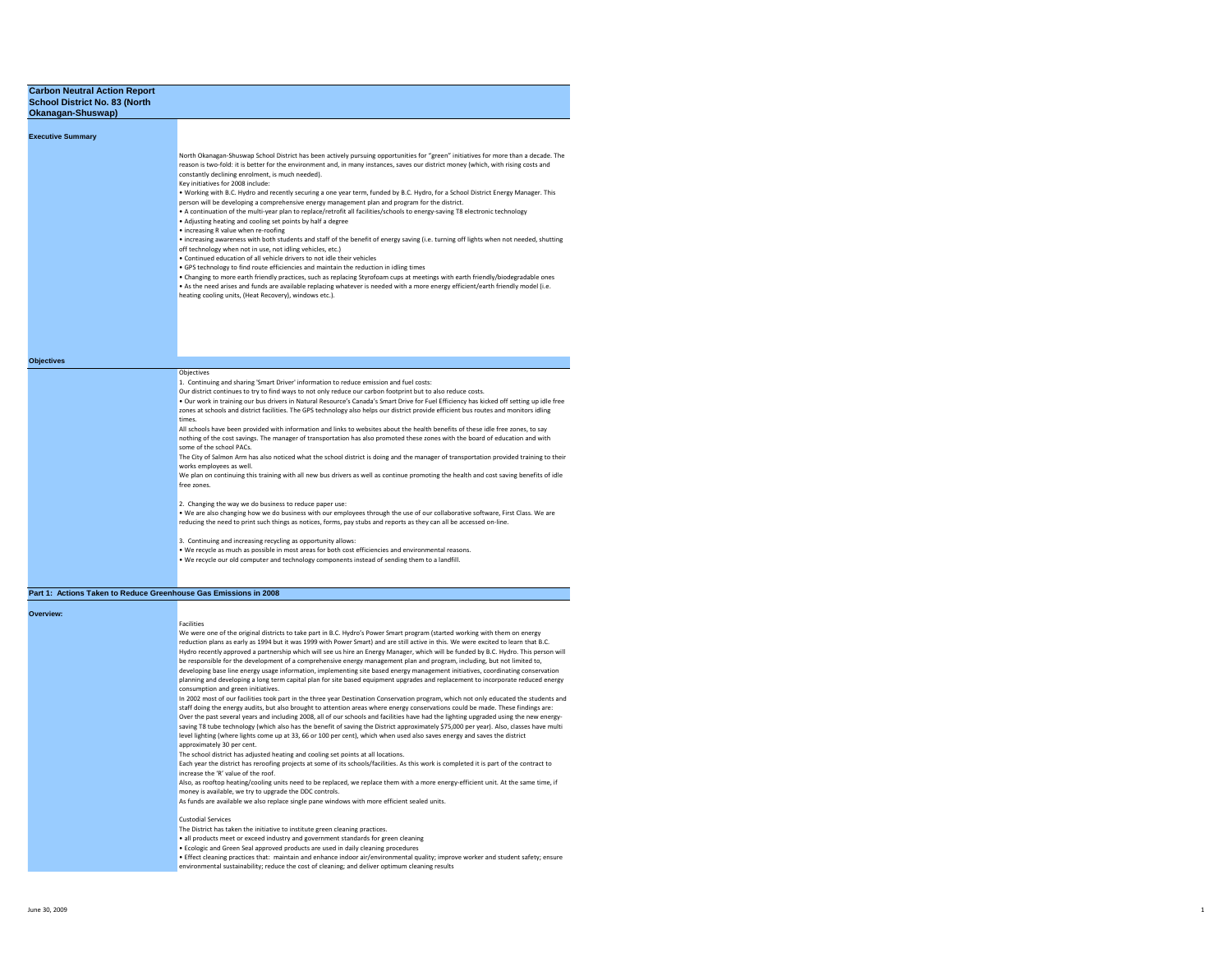### Transportation

Our transportation department, which travels thousands of kilometres each day, is continually looking for opportunities to be more efficient and cost-effective.

Over the past years much has been done through education and technology to reduce the district's carbon footprint and make our buses as cost effective as they can be. For at least three years now the district has had an anti-idling policy, first educating bus drivers and then other staff and parents (through signs and literature) on why it makes sense not to idle their vehicles. We have signs in all of our school parking lots reminding all drivers not to idle their vehicles.

Working with Environment Canada and Ministry of Environment programs, half of the school district's buses were retrofitted with diesel oxidation catalysts (DOC). The second half, according to the B.C. program, is to be done by June 2009. The installation of the specialized filter results in cleaner emissions and a safer environment for B.C.'s children.

North Okanagan Shuswap School District transportation department is also using GPS technology to help lower emissions and gain efficiencies. The technology is used to optimize runs, monitor idle times and, of course, for safety.

After bus driver education and training to be more energy conscious, fuel consumption was down 12 per cent. After monitoring with GPS, the 120 minutes per day average idle time dropped to just 17 minutes a day.

When purchasing, the transportation department is looking for fuel efficient products. The district is going back to 78 passenger buses (instead of 84 passenger pusher buses) as our data shows they are 35 per cent cheaper to operate

### **Technology**

Over 2008 the technology department has set up so that if a computer idles for two hours it shuts down. To save funds and re-use, we buy second hand off lease computers for our high school labs. The computers in the high school labs are then moved to elementary labs. We recycle our unused technology components. The technology department is working on encouraging all staff to use more efficient photocopier units rather than less efficient desktop printers.

Introduced "paperless" pay stubs to administration, management, and available to all other staff (CUPE/NOSTA) who wish them.

# Education - Staff and Students

In 2008 there were several initiatives:

Elementary Leadership Group Conference (student leaders learn and then take information back to their schools) where approximately 100 students took part in the all day session which focussed on environmental awareness and how we can all reduce our carbon footprint.

• "Lights Out for One Hour" - an initiative of the district's energy conservation committee. The hour tied in with a lesson about using the multi-level lighting feature.

• Increase awareness of "green" initiatives to all staff through the school district's weekly staff newsletter (delivered electronically to all district facilities). Also reminders of such things as making sure all technology is turned off before breaks, holidays etc.

• Guest speakers at schools on environmental issues

• Many schools teach thematic units relating to climate control etc.

• Also, our district is part of the Hokkaido-Armstrong exchange happening every two years that focuses on global stewardship using salmon as the "keystone species" for our studies. Also, many of our elementary schools raise salmon fry (from eggs to fry) and then let them go in local 'salmon raising' streams.

#### Schools

Our schools are involved in many projects to reduce their impact on the environment. All of our school have a recycling program for paper, and usually for beverages and often cardboard. Most encourage all students/staff to remember to shut off the lights when not needed. All discourage vehicles idling in the parking lot. Most schools walk to field trips when at all possible, and many have some kind of composting or planting programs at their schools. Most schools have computer controlled thermostats, which ensures automatic and consistent cost and fuel savings.

Also a few of our staff members have started using an eco-friendly whiteboard marker. This pen can be refilled and tips replaced. It doesn't have toxic chemicals and far fewer of the cylinders end up in the landfill. This is something our purchasing department is investigating for more widespread use in the upcoming school year.

# Just a few of the other activities include:

• Salmon Arm Secondary's environment club runs a battery recycling program and a compost program and its Cook's Training program and school cafeteria uses biodegradable and earth friendly ("tater") plates/cutlery

• Metal and woodwork programs use scraps for projects (sometimes donated by local businesses)

• At Armstrong Elementary there is a sign on all the towel dispensers which reads "1,2,3 save a tree!"

• At Bastion Elementary, which keeps a Green Schools chart in the foyer with a list of ongoing green projects, there are additional

activities including milk jug recycling, checking to ensure taps aren't dripping, verma-composting and conventional composting, a lights down campaign (all classrooms are encouraged to use only one bank of lights in their rooms and in the gym, too), second-hand book recycling, and litter "less" lunch days.

• Highland Park turns off all computers nightly and has been planting trees on the school grounds.

• South Broadview Elementary saves all single sided paper to use the other side, gardens in front of the school, has a clothing

exchange, and turns lights off during lunch hours. They also celebrate Earth Day for a whole week by doing "earth friendly" projects. • On Earth Day 2008 Ashton Creek Elementary students planted 500 willows by a creek

• Sorrento Elementary shovels the sidewalks rather then using gas driven snow blower

• At Len Wood Middle School there is a student-led awareness campaign of environmental issues. They have a student-led activity

around raising awareness created a website (http://www.greenearth2008.com).

• Ranchero Elementary has a recycling program for ink jet cartridges and cell phones.

• Carlin Elementary Middle School built birdhouses, planted trees and bulbs.

• The district office and meeting rooms have replaced Styrofoam cups with earth friendly/biodegradable ones, whenever possible china plates/cutlery are used instead of disposable, photocopy paper includes a recycled content, all computers and lights are turned off whenever possible and everyone is encouraged to use more efficient photocopier units rather than desktop printers.

# **1.1 Mobile Fuel Combustion**

| <b>Action</b>                                                                                                            | <b>Action Taken</b> | <b>Outcome/Performance Measure</b> | <b>Notes Clarifving Action Taken</b> |
|--------------------------------------------------------------------------------------------------------------------------|---------------------|------------------------------------|--------------------------------------|
| Replaced # of TYPE OF VEHICLE with MORE<br>EFFICIENT VEHICLE/Hybrid                                                      | In Progress         | Purchasing 1 hybrid bus            | More cost efficient                  |
| Provided driver training to reduce fuel use                                                                              | In Progress         | 5% from base year                  | Ongoing driver training/upgrading    |
| Initiated new fleet maintenance program (could include -<br>changing filters, checking tire pressure, regular check-ups) | Complete            |                                    | Ongoing                              |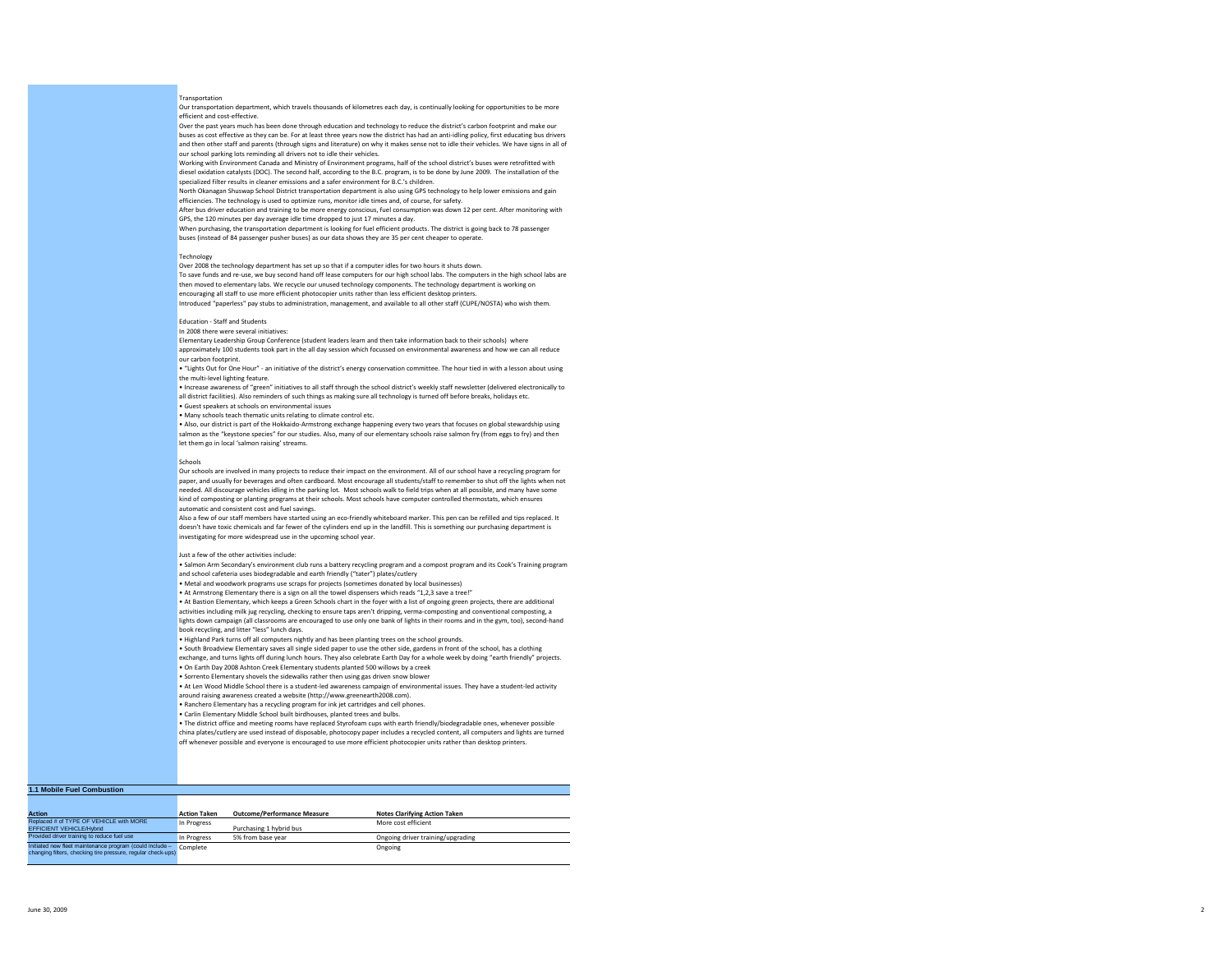| Established anti-idling behaviour change program (e.g.<br>signs, stickers, messages)                       | Complete            | 90% compliance                     | Ongoing monitoring                          |
|------------------------------------------------------------------------------------------------------------|---------------------|------------------------------------|---------------------------------------------|
| Encouraged car pooling in fleet vehicles                                                                   | In Progress         |                                    | Operations staff pool when feasible         |
| Established travel reduction goals                                                                         | In Progress         | 5% from base year                  | Modified bus routes for efficiencies        |
| 1.2 Stationary fuel combustion and<br>electricity                                                          |                     |                                    |                                             |
| <b>Action</b>                                                                                              | <b>Action Taken</b> | <b>Outcome/Performance Measure</b> | <b>Notes Clarifying Action Taken</b>        |
| Undertaken workstation tune-ups to help staff understand<br>what they can do to reduce personal energy use | In Progress         | 5% from base year                  |                                             |
| Used air dry setting on dishwashers                                                                        | In Progress         |                                    | Where possible                              |
| Turned off lights in unused rooms                                                                          | In Progress         | 80% compliance                     |                                             |
| Replaced Refrigerators (EnergyStar rated appliance)                                                        | In Progress         |                                    | When replaced and funds available           |
| Replaced other appliances (with EnergyStar rated<br>appliance)                                             | In Progress         |                                    | When replaced and funds available           |
| Installed multi-function devices (and removed stand-alone<br>printers/faxes)                               | In Progress         |                                    |                                             |
| Replaced standard bulbs with CFLs                                                                          | Complete            |                                    |                                             |
| Installed motion activated lights                                                                          | In Progress         |                                    |                                             |
| Undertaken lighting retrofit                                                                               | Complete            |                                    |                                             |
| Implemented server virtualization                                                                          | Complete            |                                    |                                             |
| Utilized desk-top power management settings on<br>computer                                                 | In Progress         | 80% compliance                     | Computers shut down after 2 hours           |
| Unplugged unused equipment                                                                                 | In Progress         | 80% compliance                     |                                             |
| Applied for LEED existing building rating                                                                  | In Progress         |                                    | New facilities built to LEED Gold Standards |
| Undertaken building energy audit at LOCATION(s)                                                            | In Progress         |                                    | 3 years in "Destination Conservation"       |
| Initiated or completed a building energy retrofit                                                          |                     |                                    | Audits done, not extra funds available.     |
|                                                                                                            |                     |                                    | Equipment upgrades/replaced when necessary  |
|                                                                                                            |                     |                                    |                                             |

| <b>Action Taken</b>                                      | <b>Outcome/Performance Measure</b> | <b>Notes Clarifving Action Taken</b> |
|----------------------------------------------------------|------------------------------------|--------------------------------------|
| In Progress                                              | 80% compliance                     |                                      |
| In Progress                                              | 70% compliance                     | Not automatic, but practiced         |
| In Progress                                              |                                    |                                      |
|                                                          |                                    |                                      |
| In Progress                                              |                                    |                                      |
| In Progress                                              |                                    |                                      |
|                                                          |                                    |                                      |
| In Progress                                              | 70% compliance                     |                                      |
| Developed document library (online and one printed copy) |                                    |                                      |

| 1.4 Employee Engagement            |                     |                                    |                                      |
|------------------------------------|---------------------|------------------------------------|--------------------------------------|
| <b>Action</b>                      | <b>Action Taken</b> | <b>Outcome/Performance Measure</b> | <b>Notes Clarifying Action Taken</b> |
| Provided climate change education  | In Progress         | 1 in-service per year              |                                      |
| Provided conservation education    | In Progress         | 1 in-service per year              |                                      |
| <b>Developed Green Teams</b>       | In Progress         | 1 team per building/school         | District wide Green Committee        |
| Supported Green Teams (resources)  | In Progress         |                                    |                                      |
| Provided areen tips                | In Progress         |                                    |                                      |
| Supported professional development | In Progress         |                                    |                                      |

| 1.5 Sustainability Actions (others)                                          |                     |                                    |                                                 |
|------------------------------------------------------------------------------|---------------------|------------------------------------|-------------------------------------------------|
|                                                                              |                     |                                    |                                                 |
| <b>Action</b>                                                                | <b>Action Taken</b> | <b>Outcome/Performance Measure</b> | <b>Notes Clarifving Action Taken</b>            |
| Took water conservation measures - low flow showers or<br>toilets, fix leaks | In Progress         | 5% compliance                      | As things need to be replaced & funds available |
| Ran dishwasher only when full                                                | In Progress         |                                    |                                                 |
| Reduced/replaced bottled water with filtered or refrigerated In Progress     |                     |                                    | Reverse Osmosis system installed in one school  |
| water                                                                        |                     |                                    | to replace bottled water.                       |
| Improved recycling measures                                                  | Complete            |                                    |                                                 |
| Supported composting                                                         | In Progress         |                                    | Many schools participating                      |
| Used re-usable dishes                                                        | In Progress         |                                    |                                                 |
| Purchased green cleaning products                                            | In Progress         |                                    |                                                 |
| Used green (low-e paints)                                                    | In Progress         |                                    | Used when cost efficient                        |
| Supported sustainable procurement practices                                  | In Progress         |                                    |                                                 |
| Adopted low-carbon contracting practices                                     | In Progress         |                                    | Whenever feasible                               |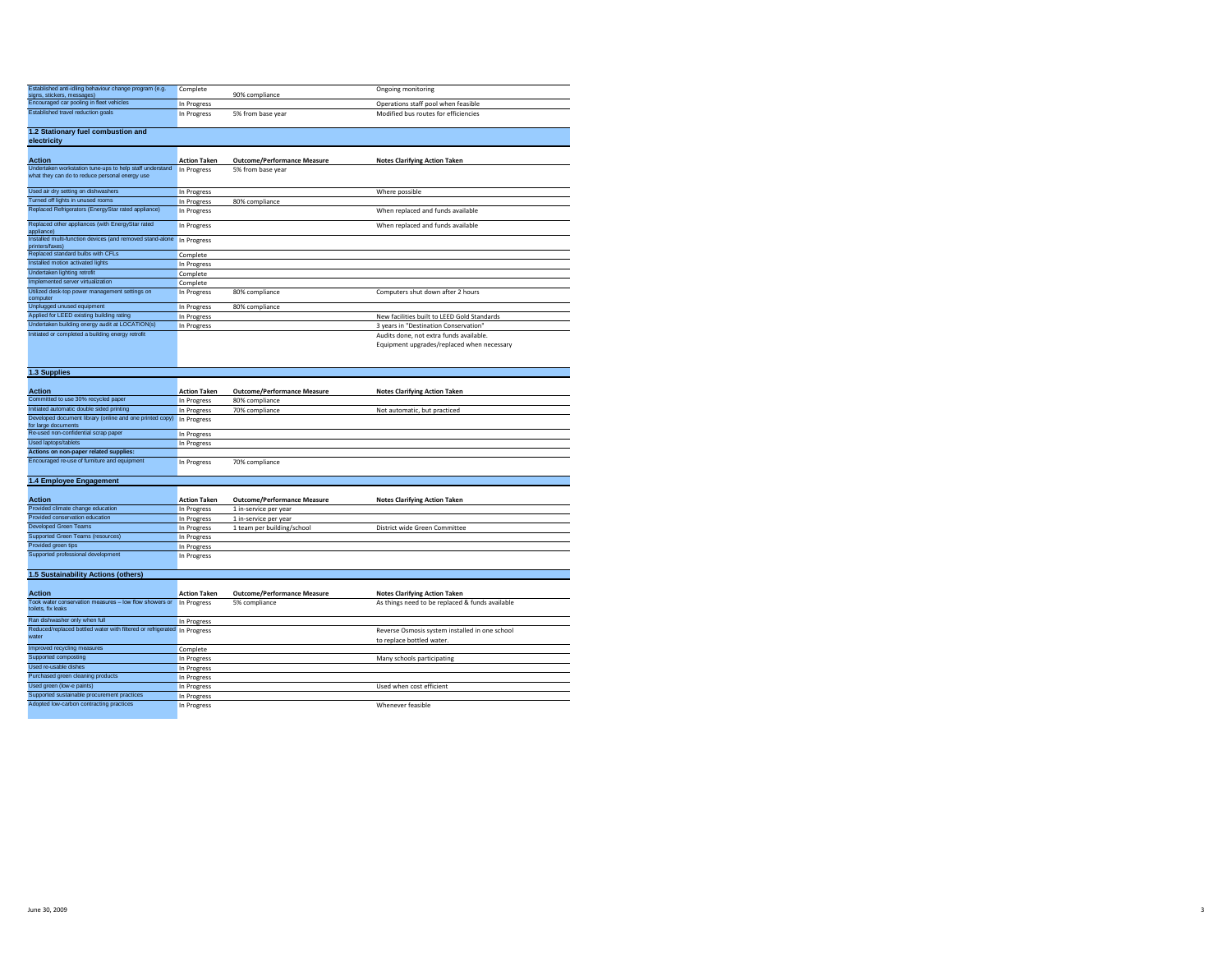| Greenhouse Gas Emissions 2009 --<br>2011                                              |                                               |                                                                                                                                                                                                                                                                                                                                                                             |                                                                                                                                                                                                                                                                                                                                                                                                                                                                                                                                                                                                                                                                           |           |
|---------------------------------------------------------------------------------------|-----------------------------------------------|-----------------------------------------------------------------------------------------------------------------------------------------------------------------------------------------------------------------------------------------------------------------------------------------------------------------------------------------------------------------------------|---------------------------------------------------------------------------------------------------------------------------------------------------------------------------------------------------------------------------------------------------------------------------------------------------------------------------------------------------------------------------------------------------------------------------------------------------------------------------------------------------------------------------------------------------------------------------------------------------------------------------------------------------------------------------|-----------|
| Overview:                                                                             | Looking ahead $2009 - 2011$                   |                                                                                                                                                                                                                                                                                                                                                                             | Within the constraints of the budget, School District #83 is moving towards more cost efficient and energy-conscious practices. Some                                                                                                                                                                                                                                                                                                                                                                                                                                                                                                                                      |           |
|                                                                                       | of our plans include:<br>Facilities           |                                                                                                                                                                                                                                                                                                                                                                             |                                                                                                                                                                                                                                                                                                                                                                                                                                                                                                                                                                                                                                                                           |           |
|                                                                                       | standards                                     | replacement to incorporate reduced energy consumption and green initiatives.<br>. Reduce set points by half a degree in 2009                                                                                                                                                                                                                                                | We were excited to learn that B.C. Hydro recently approved a partnership which will see us hire an Energy Manager, which will be<br>funded by B.C. Hydro. This person will be responsible for the development of a comprehensive energy management plan and<br>program, including, but not limited to, developing base line energy usage information, implementing site based energy management<br>initiatives, coordinating conservation planning and developing a long term capital plan for site based equipment upgrades and<br>. We are in the planning stages of building a new elementary school, M.V. Beattie in Enderby. This school is being built to LEED gold |           |
|                                                                                       | Transportation<br>· Investigating use biofuel | . Are receiving first hybrid bus (2009)                                                                                                                                                                                                                                                                                                                                     | . At the present time the use of biofuel isn't feasible for our district. Will continue to monitor and see if at some point in the future                                                                                                                                                                                                                                                                                                                                                                                                                                                                                                                                 |           |
|                                                                                       | we will be able to use it.                    | our bus tires for up to five uses (and then send them back to manufacturer for recycling).<br>bus with conventional type buses. It is expected this will improve efficiency by 35 per cent.<br>. Continue educating new drivers on Smart Driver techniques<br>. Investigate changing some of fleet vehicles to hybrid<br>· Investigate coordinating a car pooling promotion | . Continuing and improving whenever possible our recycling practices (used oil, anti-freeze, containers, plastic jugs). We also re-tread<br>. After going through 10 years of data, our transportation department has determined what buses are best suited to the use they get<br>and climates they face. Over the next year the transportation department will be prematurely replacing the rear engine transit style                                                                                                                                                                                                                                                   |           |
|                                                                                       | Technology<br>2010.                           |                                                                                                                                                                                                                                                                                                                                                                             | . Have submitted a proposal with several other school districts and colleges to get funded for Video Conferencing equipment.<br>. Installing fibre optic cable (where funds are available and facilities are close enough) to link schools and consolidate servers<br>(thereby reducing the areas needed to house, and cool, the equipment). We plan on doing at least one project in 2009 and one in                                                                                                                                                                                                                                                                     |           |
|                                                                                       | in effect in 2009.<br>completed in 2009.      |                                                                                                                                                                                                                                                                                                                                                                             | . Developing centralized on-line professional development registration, which should help cut back on paper registrations. Should be<br>. Moving towards getting all staff members on First Class (email, forms etc.) which will help cut back on paper use. Hope to have this<br>. When purchasing new equipment (printers, computers etc) ensure they have energy star rating whenever feasible.                                                                                                                                                                                                                                                                        |           |
|                                                                                       | Purchasing                                    | . Doing a pilot project with non toxic, reusable white board markers (2009)<br>· Continuing use of recycled toner cartridges<br>· Seeking green alternatives to lessen carbon footprint whenever financially possible<br>. Trying to purchase paper at the best price with the highest recycled content possible                                                            |                                                                                                                                                                                                                                                                                                                                                                                                                                                                                                                                                                                                                                                                           |           |
| 2.1 Mobile Fuel Combustion                                                            |                                               |                                                                                                                                                                                                                                                                                                                                                                             |                                                                                                                                                                                                                                                                                                                                                                                                                                                                                                                                                                                                                                                                           |           |
| <b>Action</b>                                                                         | <b>Action Planned</b>                         | <b>Outcome/Performance Measure</b>                                                                                                                                                                                                                                                                                                                                          | <b>Notes Clarifying Action Taken</b>                                                                                                                                                                                                                                                                                                                                                                                                                                                                                                                                                                                                                                      | Timeframe |
| Replace # of TYPE OF VEHICLE with MORE EFFICIENT In Progress<br><b>VEHICLE/Hybrid</b> |                                               | 1 Bus being replaced with Hybrid                                                                                                                                                                                                                                                                                                                                            | Planning on reviewing hybrid fleet vehicles                                                                                                                                                                                                                                                                                                                                                                                                                                                                                                                                                                                                                               | 2009-10   |
| Provide driver training to reduce fuel use                                            | In Progress                                   | 1 in-service for 2009/2010                                                                                                                                                                                                                                                                                                                                                  |                                                                                                                                                                                                                                                                                                                                                                                                                                                                                                                                                                                                                                                                           | On going  |

| Provide driver training to reduce fuel use                                                                              | In Progress | 1 in-service for 2009/2010 |                                               | On going |
|-------------------------------------------------------------------------------------------------------------------------|-------------|----------------------------|-----------------------------------------------|----------|
| Initiate new fleet maintenance program (could include -<br>changing filters, checking tire pressure, regular check-ups) | In Progress |                            |                                               | On going |
|                                                                                                                         |             |                            |                                               |          |
| Establish anti-idling behaviour change program (e.g.<br>signs, stickers, messages)                                      | In Progress | 90% compliance             |                                               | On going |
| Encourage car pooling in fleet vehicles                                                                                 | In Progress |                            | When feasible, considering our geographically |          |
|                                                                                                                         |             |                            | dispersed district                            |          |

**2.2 Stationary Fuel Combustion (including** 

| electricity)                                                              |                       |                                    |                                                                         |                   |
|---------------------------------------------------------------------------|-----------------------|------------------------------------|-------------------------------------------------------------------------|-------------------|
| <b>Action</b>                                                             | <b>Action Planned</b> | <b>Outcome/Performance Measure</b> | <b>Notes Clarifving Action Taken</b>                                    | <b>Timeframe</b>  |
| Undertaken Monitor turn-off challenge                                     | In Progress           | 70% compliance                     |                                                                         | 2009-10           |
| Replace # computers with EnergyStar models                                | In Progress           |                                    | All new computers/printers, etc.                                        | 2009-11           |
| Use air dry setting on dishwashers                                        | In Progress           |                                    |                                                                         |                   |
| Turn off lights in unused rooms                                           | In Progress           | 80% compliance                     |                                                                         |                   |
| Replace Refrigerators (EnergyStar rated appliance)                        | In Progress           |                                    | As necessary - budget allowing                                          |                   |
| Replace other appliances (with EnergyStar rated<br>appliance)             | In Progress           |                                    | As necessary - budget allowing                                          |                   |
| Install multi-function devices (and remove stand-alone<br>printers/faxes) | In Progress           |                                    |                                                                         |                   |
| Replace standard bulbs with CFLs                                          | In Progress           |                                    |                                                                         | Completed<br>2009 |
| Undertake lighting retrofit                                               | Complete              |                                    |                                                                         |                   |
| Implement server virtualization                                           | In Progress           |                                    | Continue to virtualize where financially and<br>geographically feasible |                   |
| Apply for LEED existing building rating                                   | In Progress           |                                    | As funds become available                                               |                   |
| Initiate or complete a building energy retrofit                           | In Progress           | 1 building every 2 years           | As funds become available                                               |                   |

4